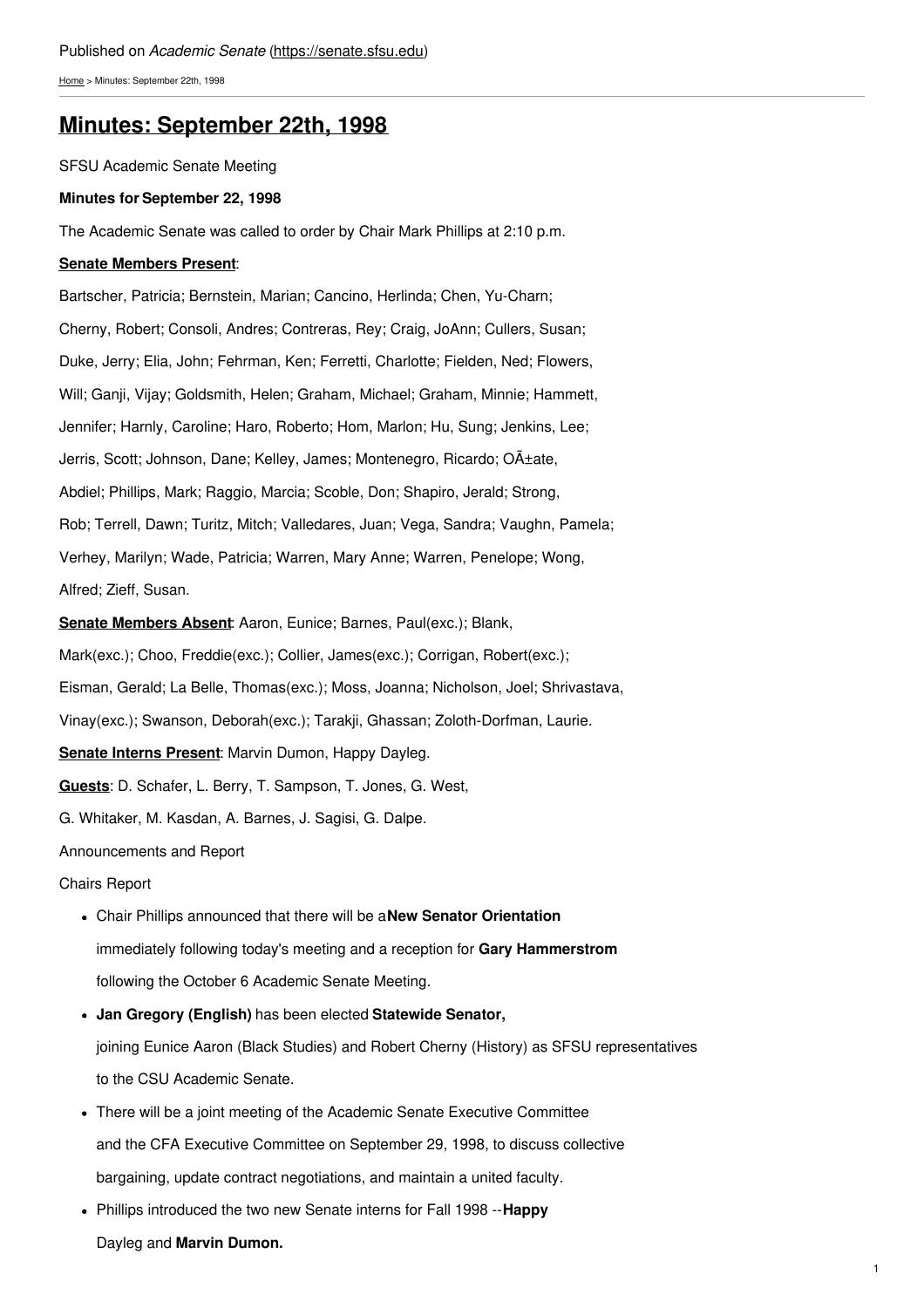Agenda Item #1 - Approval of Agenda for Meeting of September 22, 1998 **M/S/P (Warren, Duke)** to amend the agenda to change Agenda Item #5 to #5a and add Agenda Item #5b, Resolution on Collective Bargaining.

The agenda was **approved as amended.**

Agenda Item #2 - Approval of Minutes for Meeting of September 8, 1998 As there were no additions or corrections, the minutes were**approved as** printed.

Agenda Item #3 - Report from Statewide Senators

**Robert Cherny** reported on the work of the Statewide Senate and our SFSU Statewide Senate representatives. He provided background on the Statewide Senate, which has 1-3 senators from each campus and deals at the state level with concerns like those in the SFSU Academic Senate, including curriculum and criteria and standards on faculty hiring and tenure.

**Eunice Aaron** is on the Fiscal and Governmental Affairs committee, which develops faculty recommendations on the budget and on legislation. There are two committees for which we have no representative from our campus - Teacher Education and Faculty Affairs. The newly elected SFSU Statewide Senator will probably serve on one of these. Cherny is on the Academic Affairs committee, which is responsible for admissions requirements, general education requirements, and curriculum in general. Each Senator is on other committees as well. Cherny sits on the following, among others: the Admissions Advisory committee, the Academic Advisory committee on the California Virtual University, and the Board of Trustees sub-commitee on Honorary Degrees.

Cherny reported that the Statewide Senate passed two resolutions during their first meeting of the year on September 9-11. The first is a **resolution of** support for the report from the task force on library collections and restoration of funding for library collections. This resolution recommended that the \$10 million one time supplemental funds included in the CSU budget actually be used for that purpose. It also recommended that this money be added to future baselines for libraries. The **second resolution concerned the program the** CSU has contracted with the British Open University to develop a system for speeding up the credentialing process for teachers on emergency waivers. The resolution specified that the Academic Senate adhere to traditional principles of faculty control of curriculum and campus responsibility for recommending students for credentials.

The Statewide Senate heard from Chancellor Reed, Executive Chancellor Spence, and the team at work on a **new technology initiative** in the wake of CETI.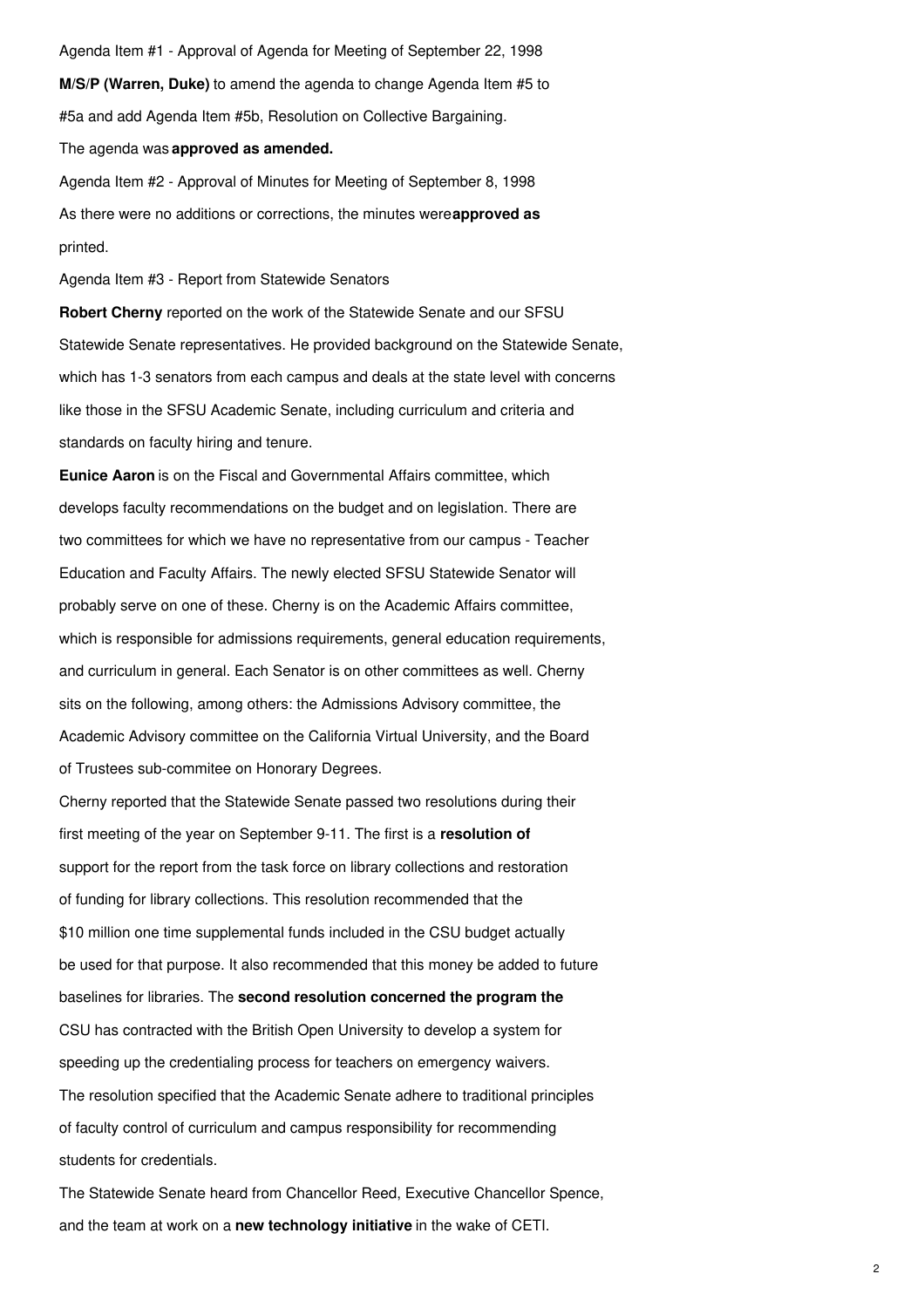There is now a plan to use state funds to accomplish the purpose of renewing technology infrastructure of the university.

Reed reported to the Statewide Senate that negotiations are underway for a Compact II to guarantee a stable level of funding for CSU over the next couple of years.

The Chancellor made a commitment that CSU will produce 3,000 more teachers (from 12,000 to 15,000) by the end of the year 2000 and do a better job of it. The Chancellor raised questions about the baccalaureate curriculum. Cherny suggested that it is likely we will see a strong push to reduce the total number of units from 124 to 120 for a BA.

Cherny reported on the push to find ways to make the higher education process in California more "seamless". This will involve having a general education curriculum that makes it very easy for students to move from any community college to any CSU campus and having lower division classes for majors that will meet requirements at more than one campus.

The Chancellor assured the Statewide Academic Senate that our Board of Trustees is not interested in the document on the Association of Governing Board's web site that is critical of faculty governance.

Agenda Item #4 - Report from the University Promotions Committee

**1997-1998 University Promotions Committee Chair Lilly Berry** presented an oral report on the deliberations of the promotions committee, highlighting items from the 1997-98 annual report. The UPC is a five member, university-wide, peer review committee that provides a level of review independent of the Vice-President of Academic Affairs with recommendations made directly to the President. UPC processed 40 applications for promotion, recommending 10 of 11 for promotion to associate professor and 20 of 29 for promotion to full professor. The President promoted 8 of 11 candidates for associate professor and 20 for full professor. The UPC met 2-4 hours in committee each week during the spring semester plus homework to review the candidates. The initial review was exchanged with the Vice President, followed by a meeting to discuss cases where there was disagreement. A meeting then followed with the President and the Vice President in which the President took cases where disagreement remained and made the final decisions. The UPC and the Vice President agreed on 29 of 40 cases initially and 34 of 40 after their meeting. The President followed 33 of the 34 cases where agreement had been reached. Of the 6 unresolved cases, he followed the UPC's recommendation on 3 and the Vice President's recommendation on 3. Berry summarized the UPC's recommendations about the various bodies involved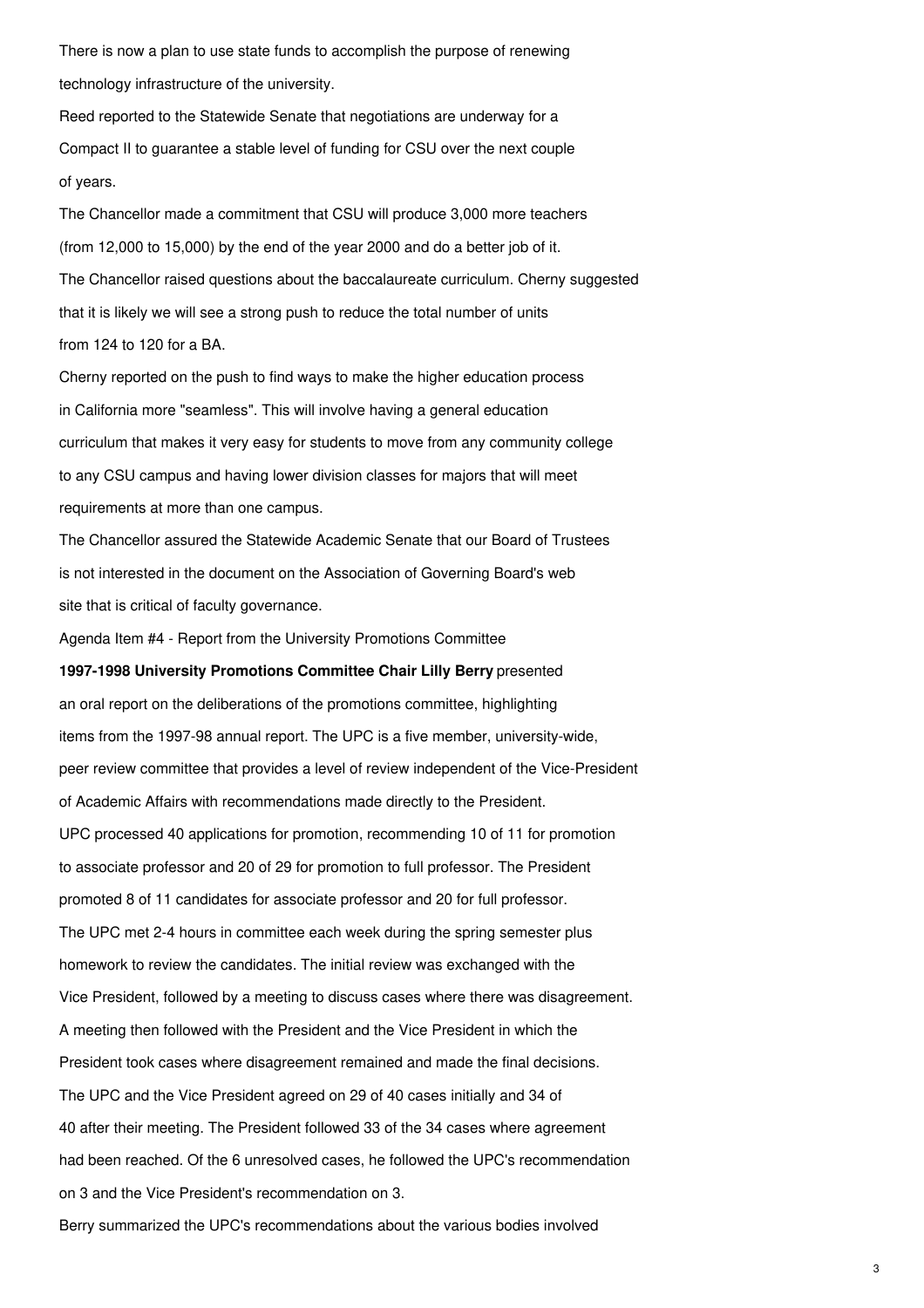in the promotions process. The **UPC recommended that the Senate address the** following items: 1) **normal eligibility** (the policy has language for normal eligibility that mentions MSA's, which we no longer have; UPC has considered normal eligibility as 4 years in rank and asks that the Senate take into account what has happened since the policy was passed); 2) **the terms "significance"** and "superior" (the policy says that it is the responsibility of the departments to define the terms "significance" and "superior," but not all departments have been able to do this. The Senate could provide some assistance in helping departments define what these terms mean for the discipline, addressing, for example, what average and minimally satisfactory performance have to do with significance); 3) **student evaluation of teaching effectiveness system** (there has been improvement in moving toward a more unified grading scale with more departments using the same instrument, at least in a single college. The Senate could address narrowing the variety of quantitative analysis); and 4) **confidentiality** (this report did not include detailed tables because this could violate confidentiality of process).

UPC recommended that people at all different levels of review make an effort to locate, study, and understand the policy and then apply it. It is in the faculty manual as an appendix.

UPC saw some improvement last year in the review letters, but there is still need for more improvement. Departments and Colleges need to understand the promotional profiles as described in the policy and make better attempts to use the evaluation terminology. Close attention needs to be paid to standards (these are higher for full professor than associate) and candidates should be evaluated against others within rank, not by length of time served. Review should be restricted to in-rank activities. Berry also stressed that the candidate must be actively involved in the promotions process.

**Mitch Turitz** asked about the original reasoning for 4 MSA's versus 4 years. Berry replied that it was a carryover from the earlier promotion policy. Turitz added that Patricia Bartscher told him that the MSA language is in the collective bargaining agreement and wondered if we can change the faculty manual if it's not in the CBA. **Gerald West** said that the practice of the university has been to consider it as 4 years.

**Robert Cherny** suggested that we owe a great debt to the UPC, which put in enormous amounts of time and makes sure that the faculty role in the process is maintained. Cherny commented on the summary of results, noting that of 95 faculty members who were automatically eligible, only 25 requested performance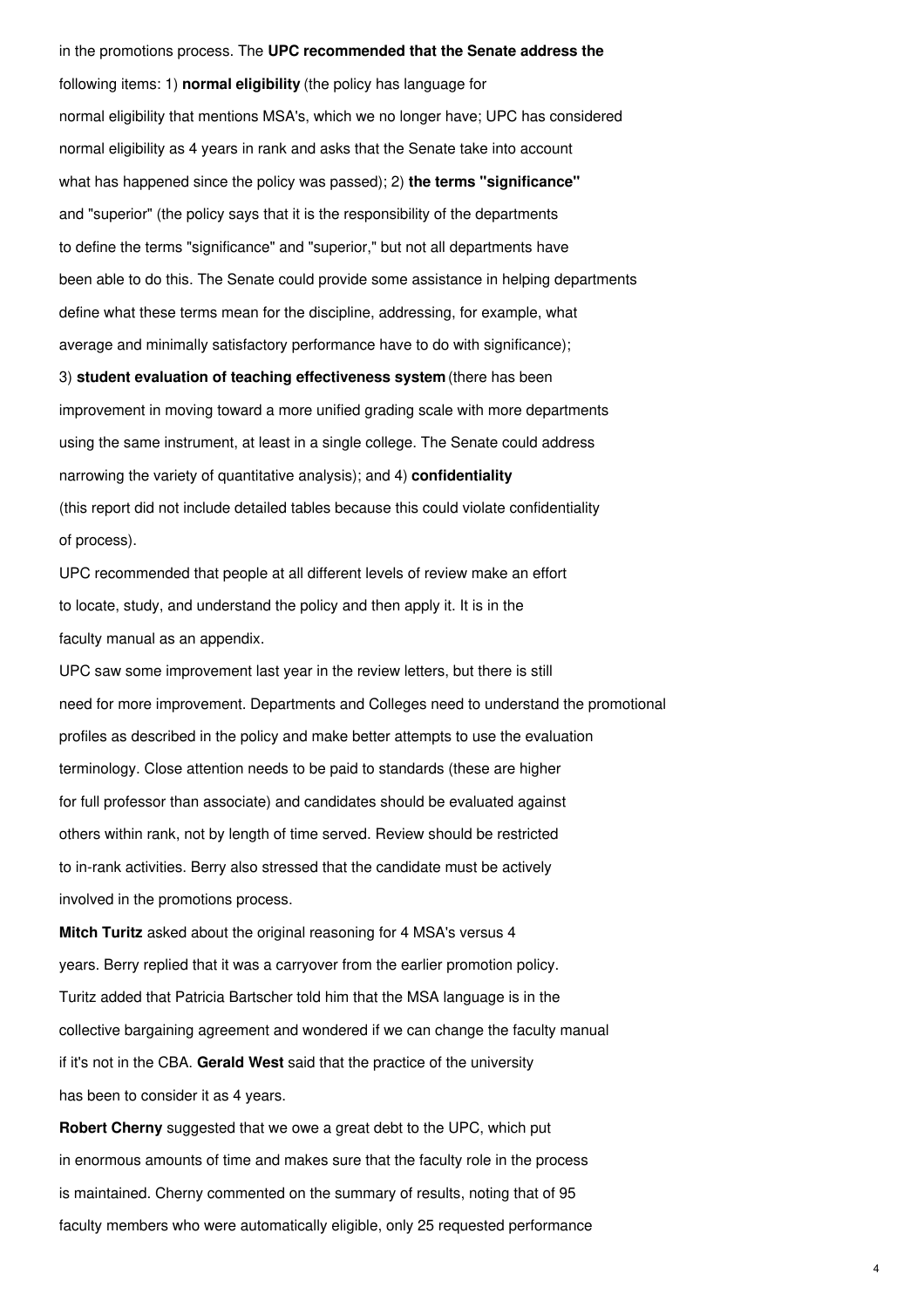review, which means 74% did not request promotion. He added that we know little about why they did not seek promotion, but it should be clear from this that anyone who says that promotion is automatic at SFSU is absolutely wrong, as that is a very large number of people not seeking promotion.

Cherny emphasized another point from the report - the importance of departments specifying the expectations of the discipline. He explained that one of most basic assumptions of faculty governance is that it is the specialized knowledge of the faculty that allows them to undertake the writing of curriculum and the determination of the qualifications of those teaching that curriculum. Departments are closest to the expectations of the discipline, and departments are best qualified to determine what the expectations of the discipline are for promotion; therefore, it is important that departments take that responsibility seriously and that administrators respect what departments have said. Cherny asked about a couple of ambiguous sentences from the section of the report on recommendations for all levels of review: "personally disagreeing with the policy is not a good reason for failing to apply it" and "it is only right and fair to the candidates that all who are involved in the decisions commit themselves to the standards defined in the policy." He wondered if the committee was trying to say that someone who disagrees with the policy is not applying the policy but other standards. Berry replied that the committee felt

that was true to some extent. Some candidates were being held to some standard that was not what was defined in the policy itself, which might be a way of discounting the policy. Berry stressed that what we really need to do is make sure that everyone involved in the review process be very clear what the policy requires of us, which does not give us leeway to make up our own standards. **Jim Kelley** commented on the 70 who did not apply: it is a cumulative 70, and some have declined for twenty years, so it has to be compared to the 800 or so tenure-track faculty and not the 95. Berry added that one of the reasons that people don't ask for consideration is that some think they might not meet the standards. Another disturbing thing is that some people decline because of the amount of work to put the dossier together.

**Jerry Duke** commented that in the promotions process at the department level, it was not always clear what the responsibilities of candidates are with regard to the committee. Duke suggested that this be spelled out somewhere. West explained that departments have the option or responsibility of meeting with faculty who will be considered for RTP in the spring semester preceding the semester in which they will be evaluated, but faculty constantly call to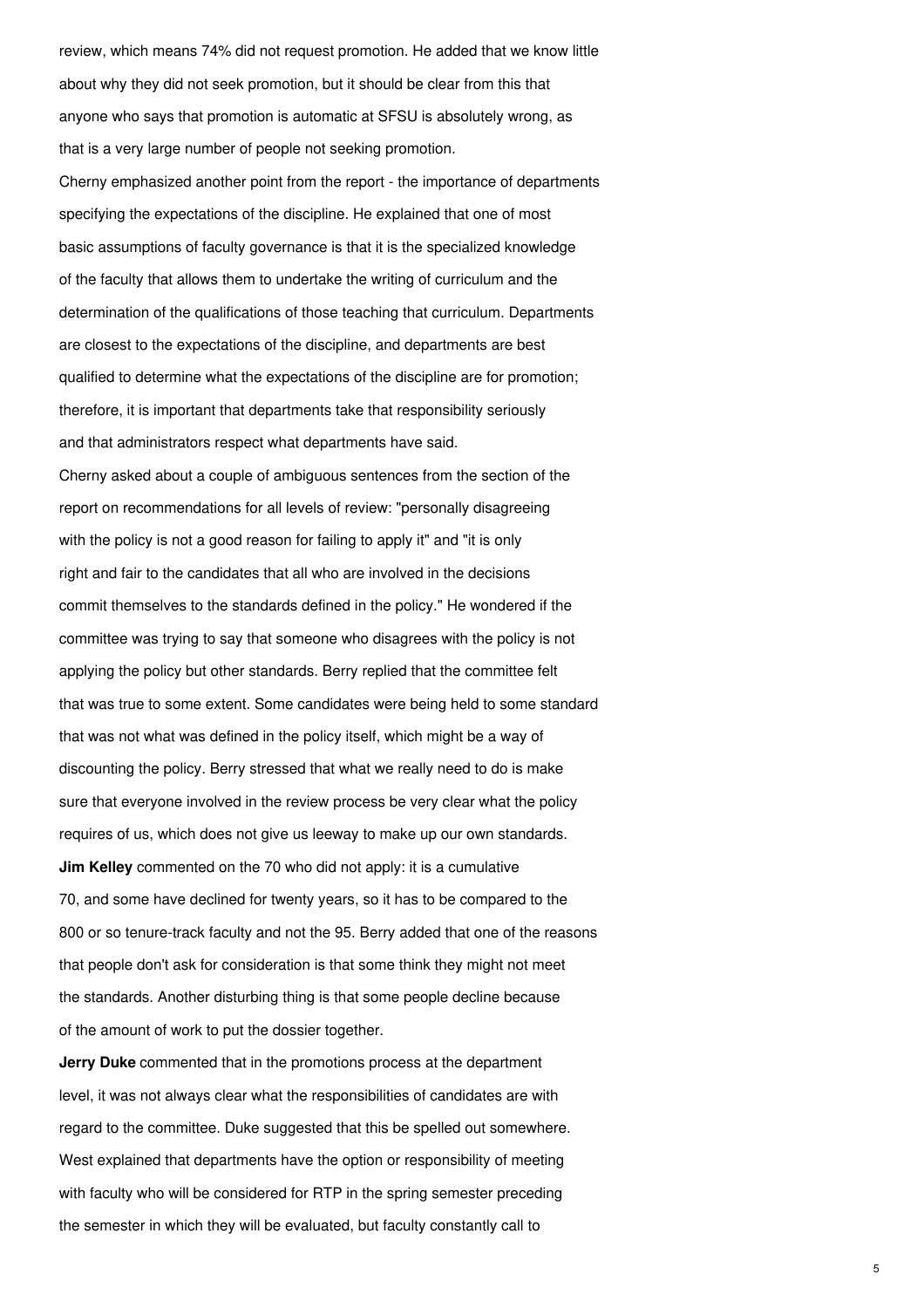say no one has spoken to them. West added that it is the responsibility of the department to meet with that faculty member and inform them of the procedure, allowing them ample time to assemble materials for RTP. It is also the responsibility of the department to gather those pertinent materials to include in the working personnel action file. West concluded that most departments do a very good job; there are a handful of departments that do a very poor job, which must be addressed by the colleges. Berry added that the UPC conducts a series of meetings with colleges and also does its own informational meetings for the benefit of candidates, which were fairly well attended.

Phillips seconded Cherny's comment on the importance of UPC. He commented on the image that has been created that the volume of the file has some influence on the outcome in promotions. He stressed the important role of the committee in dialogues with the President and Vice President in terms of policy interpretation. Phillips suggested two areas that could use further research: 1) faculty who could but do not apply for promotion; and 2) what takes place in the dialogues among the President, Vice President, and UPC. He added that knowing where the areas of tension exist between this interpretation of the policy and that interpretation tells us a lot about some of the issues in terms of the award system of campus. He concluded that it speaks well to the process that there is ultimately 90% agreement.

Phillips also addressed the question of how much has to do with revisions needed in the policy and how much has to do with procedure. Too specific a policy can be rigid with harmful side effects; if too vague, it is very easy for people all along the line to have different interpretations. FAC is wrestling with the question of how much of the policy needs to be changed. Last time it took almost 4 years from opening up to rewriting the policy. Phillips added that our leaning has been to address clear problems without revising the whole policy. Turitz raised a question about RTP committee membership where, according to the faculty manual, faculty being considered for promotion are ineligible to serve on tenure committees. He asked about changes for departments where HRT committee and promotion committee are separate such as the library. Phillips responded that an ad hoc committee is dealing with the library aspect and that the larger question will be referred back to FAC.

Agenda Item #5A - Report from California Faculty Association Chapter President **SFSU CFA Chapter President Margo Kasdan** introduced **Terry Jones, President** of the CFA. Terry Jones urged faculty to come together in the spirit of unity and work through this moment of impasse to bargain for a fair contract.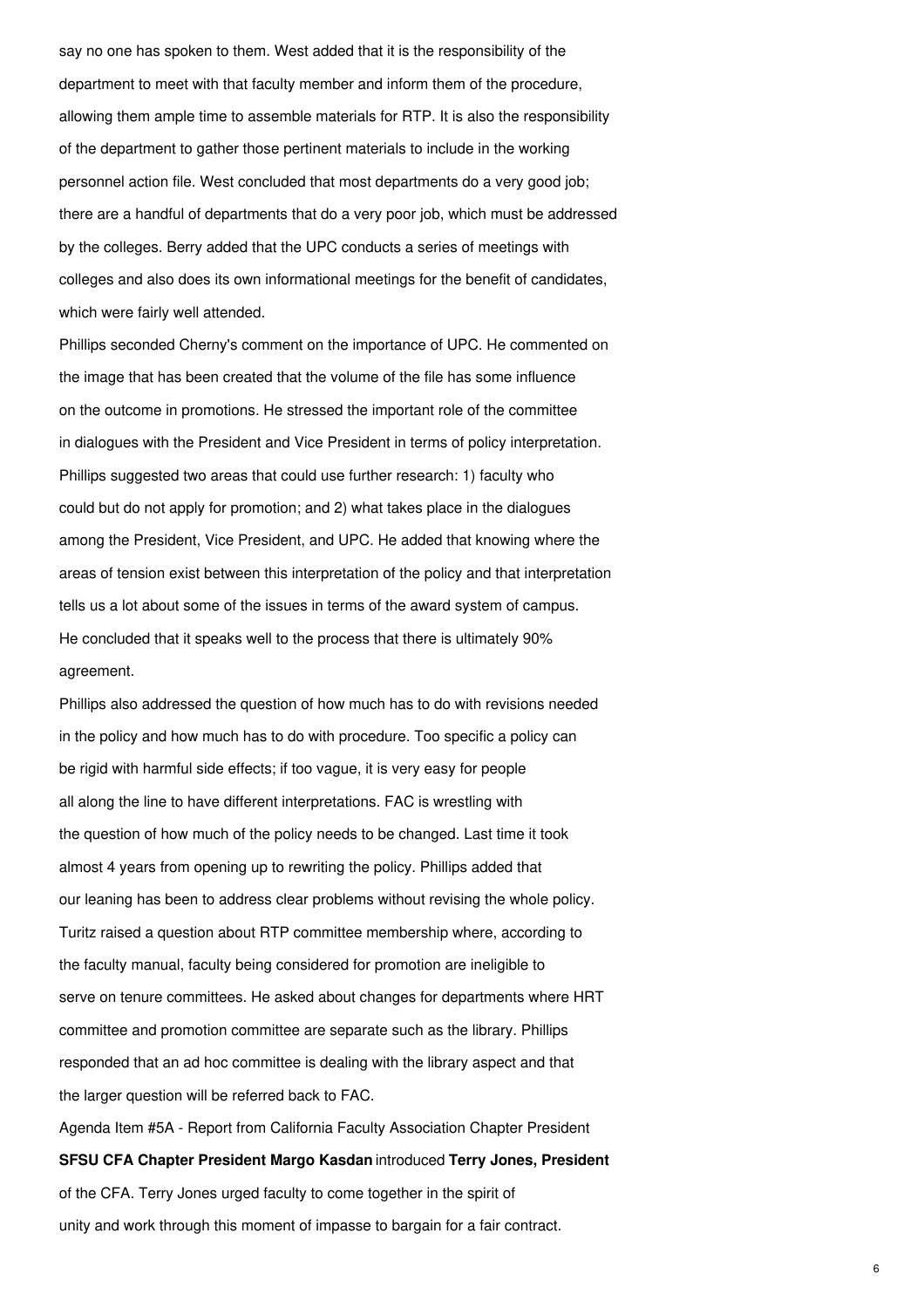#### **Tim Sampson, CFA Statewide Contract Campaign Chair,**reported on the

current bargaining situation. He provided historical background on Chancellor Reed's actions prior to impasse. Reed sought a 1% augmentation in compensation funds from the Governor without asking for CFA consultation. He then asked for CFA support but said that he would tell the governor that CFA accepted this money for the merit pay pool, which was not the case. Sampson added that Reed met with key legislators and said that he would find an extra 1% to make 6% total to settle contract, but Reed never made that proposal at the table. The chief management bargainer gave a take it or leave it offer of 5%, which has persisted to this day.

Sampson stated that management maintains the position that since there was no contract on July 1, they will not pay retroactively. The union will fight this.

Sampson addressed current non-financial issues of the bargaining. On workload, management wishes to remove even limited restraints and standards. Management continues to wish to remove department chairs from the unit and the bargaining agreement. On lecturers, CFA is seeking progress on step increases, multi-year contracts, and benefits for more lecturers, and management has not been willing to move on those issues. Sampson added that CFA maintains that counselors be treated as faculty. On family leave and domestic partner benefits, the university has been intransigent, but there has been some informal progress on a decent maternity and paternity leave. On the Faculty Early Retirement Program, the management wishes to cut it from 5 years to 2.

Sampson also explained the current merit pay situation. In extending the current contract, parties agreed that the current PSSI program was dead and would not be implemented, and that merit pay will have to be agreed upon in bargaining for this year; however, management's present proposal is that everyone would have to be considered with no constraint or appeal process and then the president would decide with double the money for these awards.

Sampson outlined the current proposals on salary. The CFA has a 6% package on the table, which is very reasonable given CSU's financial situation. This would amount to 3.9% across the board. The management offer is 2.5% for a general increase. The CFA is pushing for at least a 1 step increase for all eligible for SSI, a 2.4% step. The management offer is a little more than half a step. The balance of the money, after some addition to chair stipends and bringing counselors to parity, would go to merit pay with management insisting on 40% of the package to merit pay. This is the pattern that CSU is pressing on all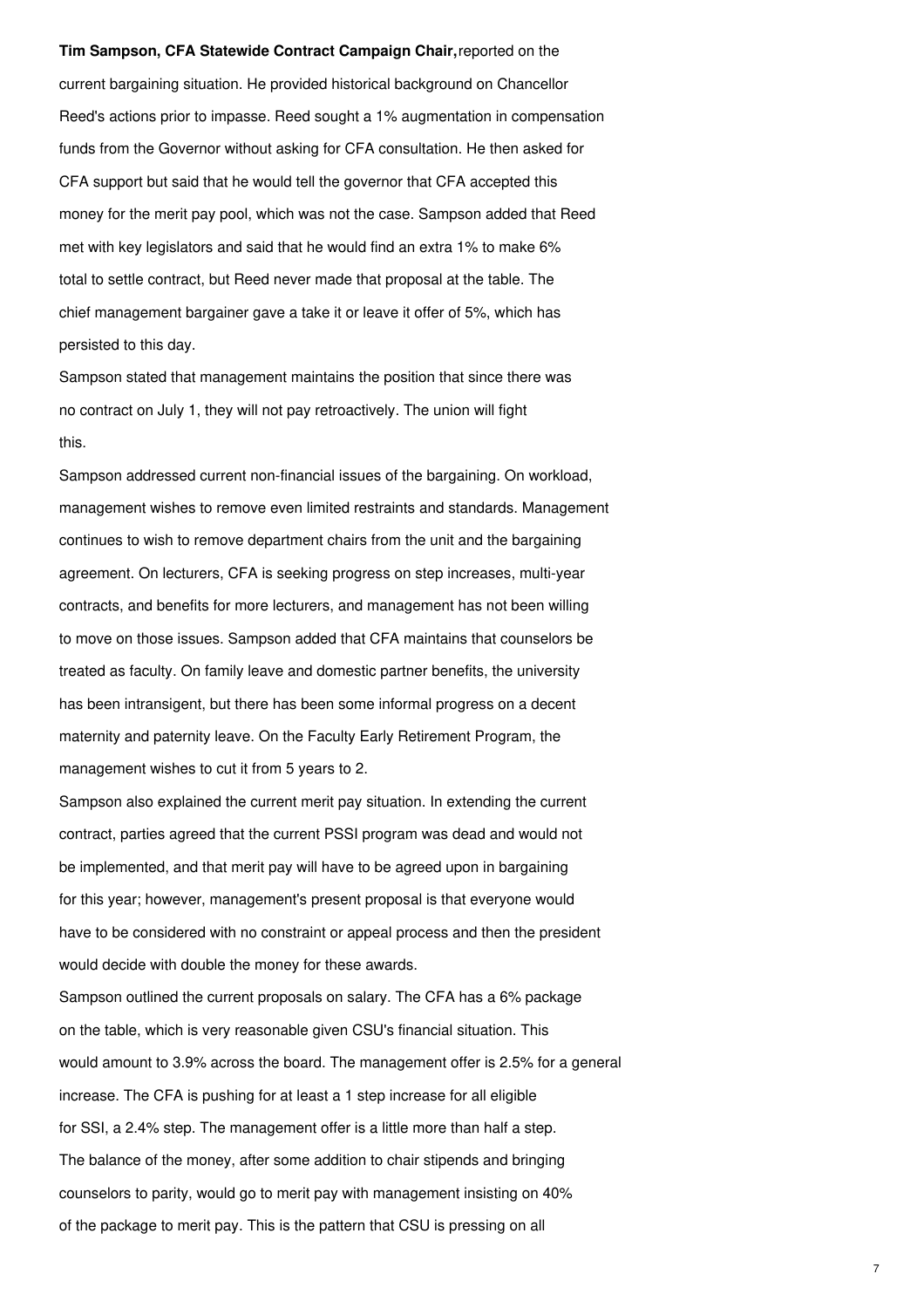employees. The CFA proposal breaks new ground in linking merit pay to the RTP process with its protections of due process and with expectations that the president will ordinarily follow faculty in these decisions. The CFA proposal also has the feature of "shares" where all of those judged worthy of merit increase would be divided into the money available for merit increases, which would spread merit pay more fairly among more people. The Chancellor's counter is to spread it to more by increasing the money to merit pay, 40% versus the CFA's 22% of the total package, and management has not agreed to linkage with RTP. Sampson concluded with some reminders on the impasse process. It is a statutory process, working with a mediator, and bargaining continues. Details cannot be disclosed unless specifically agreed upon. If mediation fails, the mediator certifies the impasse to fact-finding, where a recommendation is made, but the management can impose their last formal offer, which seems to be their current goal. Sampson asked the Senate to consider and pass the resolution, write the Chancellor, pass around petitions, and get involved with politics. Agenda Item #5B - Resolution on Collective Bargaining **Dawn Terrell** introduced this consent item from the Senate Executive Committee, which was developed in part in response to several Senates bringing forth similar resolutions. Phillips commented that there were four from CFA and the Executive Committee was involved in coming up with a resolution that was not personalized, not accusatory, but that could help in the process of representing us as a unified faculty. There is an impression in Long Beach that the low number of faculty in CFA reflects a significant schism in the faculty, and that image of a split faculty is part of what drives the power of the administration in the collective bargaining process. This resolution is introduced not as a CFA resolution but as an effort to represent a unified faculty on issues that we think are critically important.

**Scott Jerris** asked for clarification in the second resolve of the clause "including a guarantee of the maximum increase." **Margo Kasdan** replied that this refers back to the promise of 6%.

**M/S/P (Cherny, Fehrman)** to move to second reading.

**M/S/P (Cherny, Duke)** to amend the resolution as follows:

Add a first whereas that reads as follows: "Whereas the quality of education available in the CSU rests in major part on the ability to attract and retain high quality faculty members and to maintain a positive sense of morale among the faculty" and change the third whereas clause to read as follows: "Whereas the existence of this salary gap has a negative impact on the hiring and retention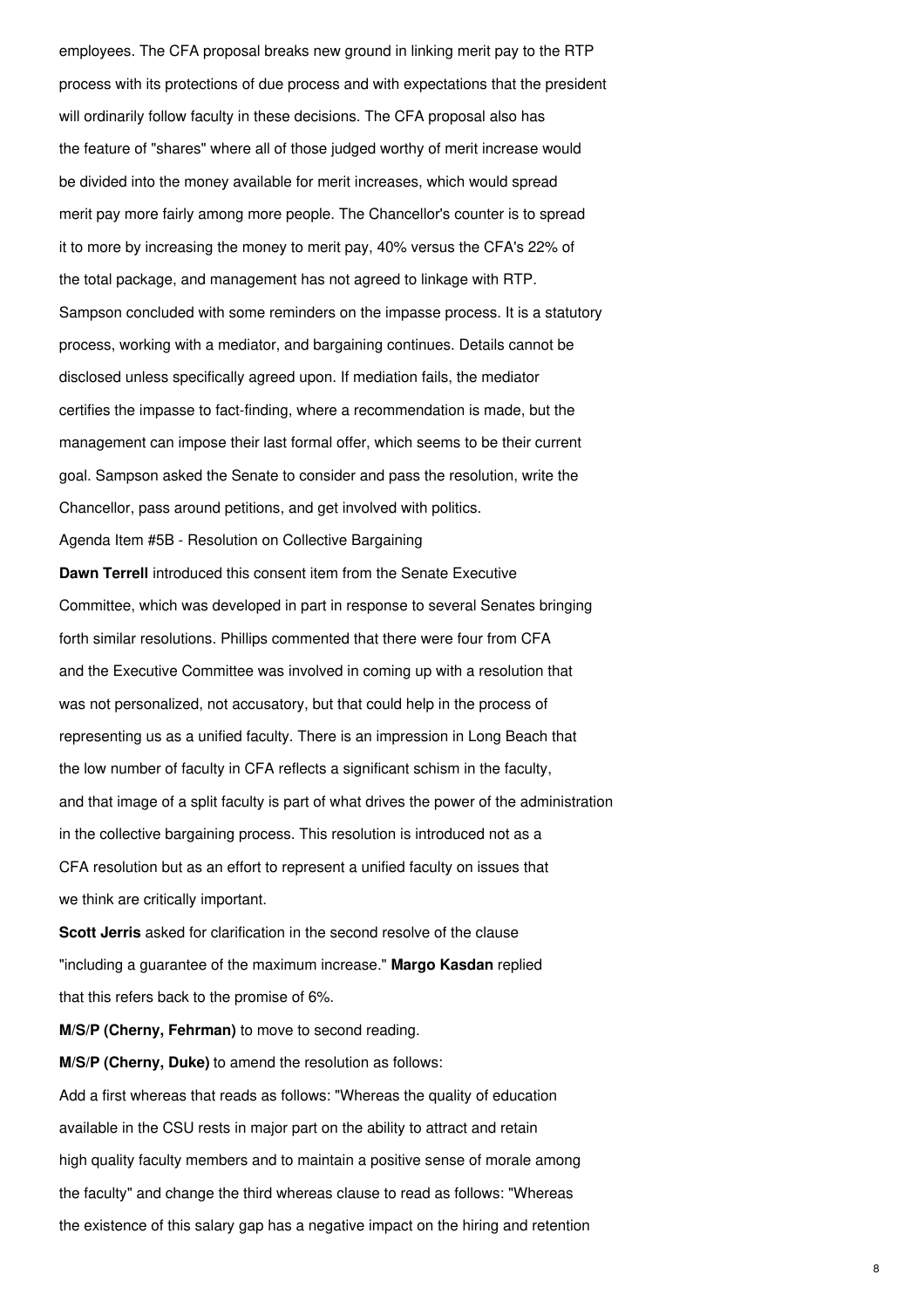of a high quality faculty and on faculty morale more generally, therefore be it ". Strike the next four whereas clauses and go directly to the resolved clause: "Resolved that the San Francisco State University Academic Senate call on CSU management and CFA to 1) commit in writing to the faculty a plan to fully address the faculty salary gap over the next three years; 2) provide at least one full step (2.4%) for an SSI for all eligible faculty," striking the old #1 and #3 and striking the entire second resolved clause.

Cherny explained that he is trying to clarify with his amendments why we as an Academic Senate are involved in this. As our bargaining agent, it's up to CFA to determine what the faculty position is in bargaining. Our Senate role is protection of the curriculum and protection of the quality of faculty, and salary is related to that. However, to make clear why we as a Senate are involved in the collective bargaining process, we have to tie it to our role as a Senate, which the first amended whereas's are meant to accomplish. We leave the details to the CFA. It is appropriate for us as a Senate to endorse both sides that they get together and do something. Kasdan asked if adding to the first resolved that Senate calls on CSU management and CFA to commit in writing to a salary gap plan and to provide a step increase doesn't ask of CFA things that are not part of its role.

Sampson saluted Cherny's additions in the initial whereas's but spoke against taking out the details in the whereas clauses and against the position that the Senate does not have business entering this fray. He added that it must be made clear that faculty speaks in one voice on these matters, that we insist on 6%, and that we will not put up with putting it all in merit pay. The CFA needs the support of this and other Senates, and Cherny goes too far in his separation of roles.

**Phillips** urged a vote against the amendment, but suggested that someone reintroduce the amendment with regard to the whereas clauses. He added that there is an on-going dialogue about the Senate and CFA roles, but this is one of those cases where it is important to send a message of unity.

**Penelope Warren** concurred with Phillips and stressed the importance that this resolution make it clear that we understand the position that CFA is taking and our endorsing that because the initial motivation on this is to counter the notion that the faculty is somehow significantly divided on these issues. Warren added that she wanted this to be a resolution that comes down strongly that we are together on these issues, and she hoped that Cherny would reintroduce his amendments on the whereas's and that we would defeat this as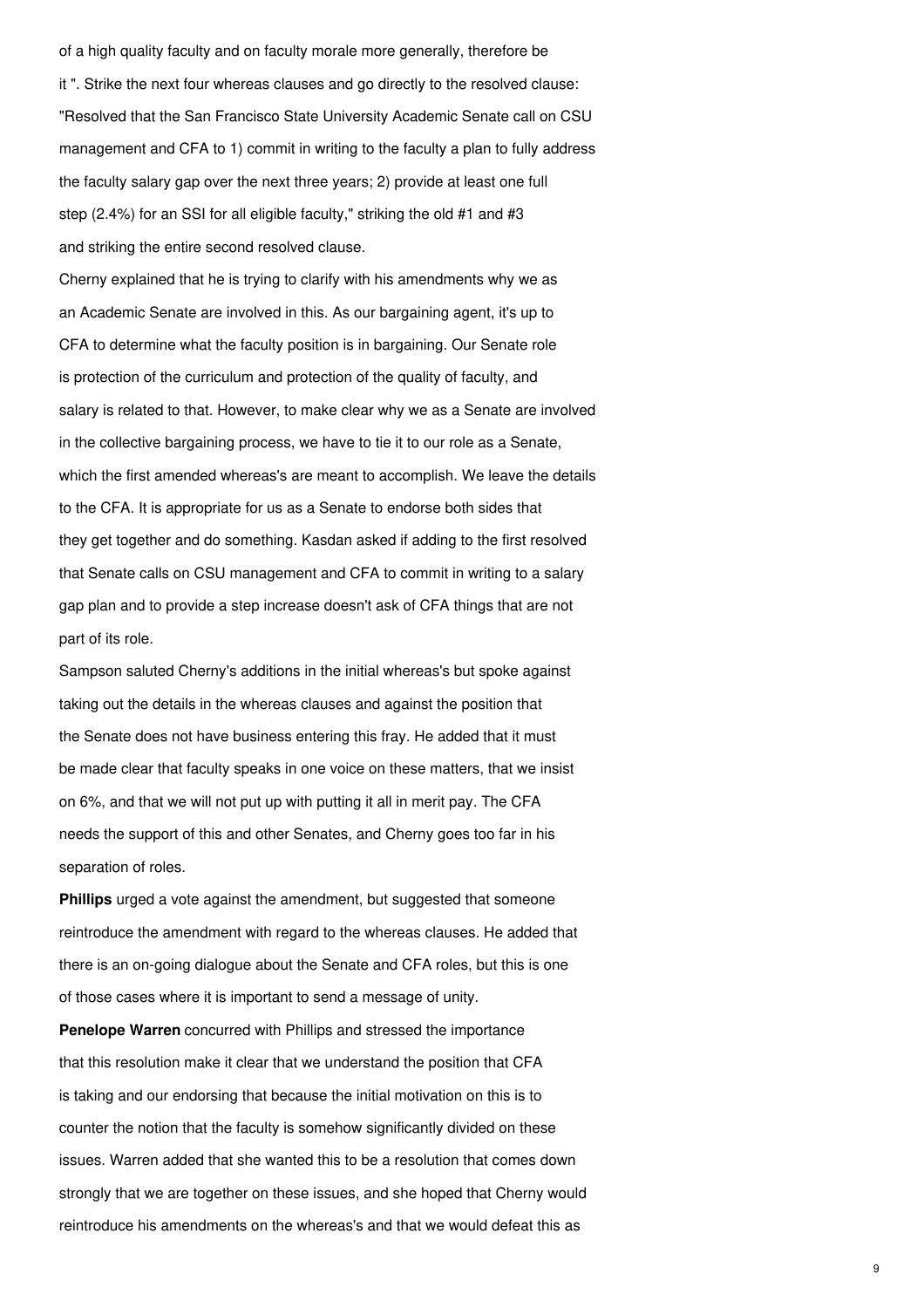a whole.

**M/S/P (Ferhman, M. A. Warren)** to close debate.

The **amendment was defeated.**

**M/S/P (P. Warren, Terrell)** to amend the resolution with the additions suggested by Cherny in the whereas clauses. M/S/P to close debate.

The **amendment passed.**

**M/S/P** (OA<sup>±ate, Craig) to amend the resolution as follows:</sup> Change the first clause of the first resolved to read as follows: "Resolved that the Academic Senate of the SFSU endorses the CFA proposal and calls on management . . . [the rest as written]."

**Marlon Hom** asked how this affects the second resolved.

**Patricia Bartscher** commented that this kind of action by the SFSU Academic Senate, which includes students and administrators as members, puts us in a difficult situation.

Cherny agreed with Bartscher on this point. He added that Phillips and others have said that there is a widespread perception that the faculty is divided and we need to show unity. Cherny has heard the message wondering why the Senate and CFA always speak with the same voice, which suggests that the closer the Senate is to CFA, the more likely we are to be ignored. Cherny underscored different responsibilities for the Senate and the CFA roles. He endorsed faculty unity and support but questioned whether a Senate resolution was the best form. Phillips commented that the amendment is unnecessary and may divide us; he asked that we vote against the amendment.

**M/S/P (P. Warren, Duke)** to close debate on second amendment.

The **amendment was defeated.**

**M/S/P (P. Warren, Vaughn) to close debate** on the resolution.

The **resolution on collective bargaining passed without dissent.**(To

view this resolution, click [here](https://senate.sfsu.edu/documents/resolutions/RF98-161).)

Agenda Item #6 - Proposed Revisions to Academic Senate Policy #S93-184 - University

Development Priorities Committee Statement of Responsibilities

Deferred to October 6, 1998, meeting.

Agenda Item #7 - Report from the Student Center Governing Board

# **Aimeé Barnes, chair of the Cesar Chavez Student Center Governing**

Board, Jaymee Sagisi, Renovations chair for the Student Center, and Guy Dalpe updated the Senate on plans to renovate and expand the Cesar Chavez Student Center.